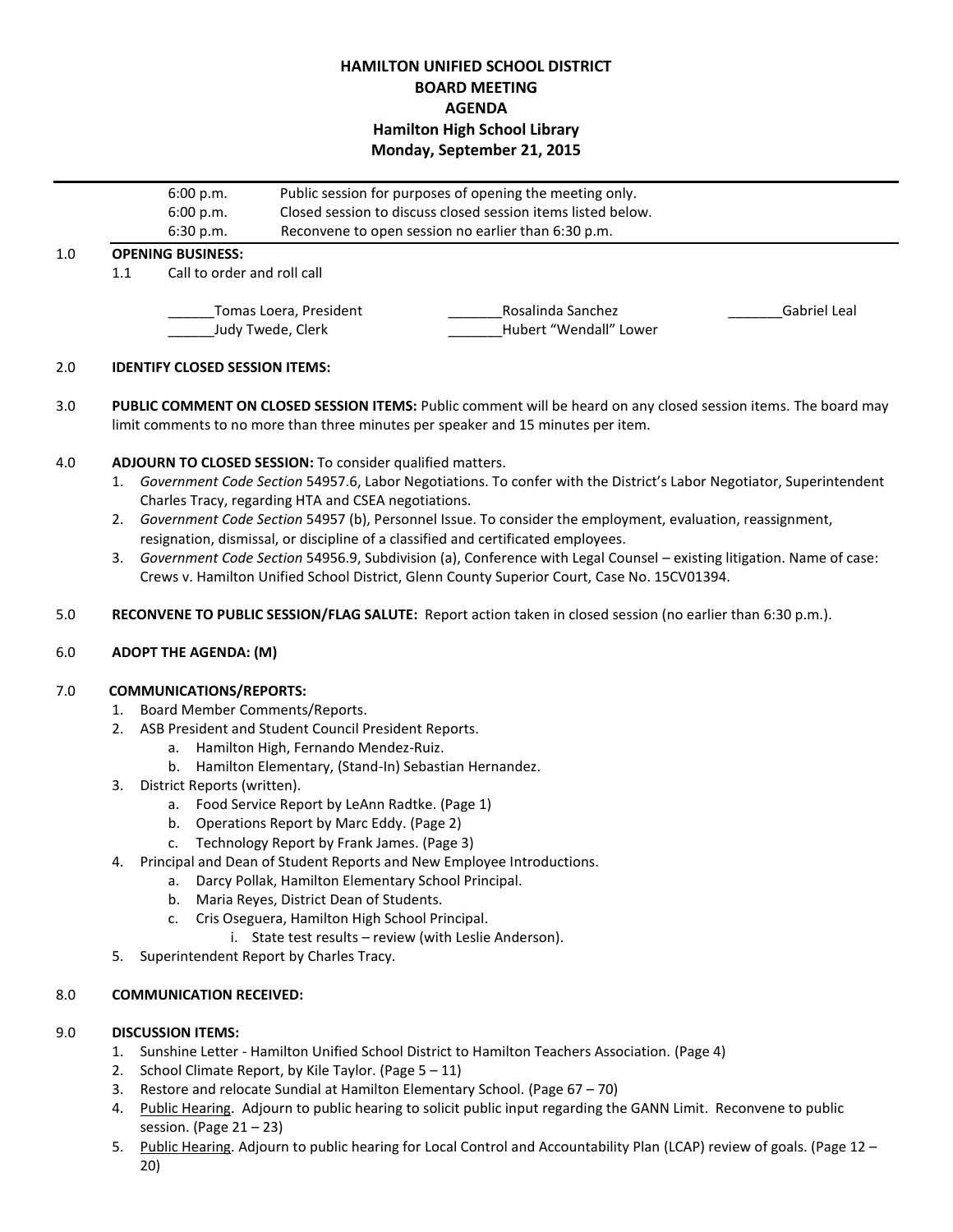- 6. Unaudited Actuals, presentation by Diane Lyon. (Page 24 53)
- 10.0 **PUBLIC COMMENT**: Public comment on any item of interest to the public that is within the Board's jurisdiction will be heard (agenda and non-agenda items). The Board may limit comments to no more than three minutes per speaker and 15 minutes per topic. Public comment will also be allowed on each specific action item prior to board action thereon.

### 11.0 **ACTION ITEMS:**

- 1. Approve Board Resolution 16-103, GANN Limit. (Page 21 23)
- 2. Approve Unaudited Actuals Report, 2014. (Page 24 53)
- 3. Approve Tentative Agreement between HUSD and CSEA dated September 9, 2015. (Page 54 55)
- 4. Approve Charles Tracy as voting member and Sylvia Robles as alternate for Butte, Glenn Adult Education Consortium.
- 5. Approve Declaration of Need for Fully Qualified Educators. (Page 56 58)
- 6. Approve CSBA Manual Maintenance and Gamut Online Service Agreements. (Page 59 66)
- 7. Approve restoration and relocation of Sundial at Hamilton Elementary School. (Page 67 70)
- 12.0 **CONSENT AGENDA:** Items in the consent agenda are considered routine and are acted upon by the Board in one motion. There is no discussion of these items prior to the Board vote and unless a member of the Board, staff, or public request specific items be discussed and/or removed from the consent agenda. Each item on the consent agenda approved by the Board shall be deemed to have been considered in full and adopted as recommended.
	- 1. Approve Warrants and Expenditures. (Page 71 146)
	- 2. Approve Williams Quarterly Report from July 2015. (Page 147)
	- 3. Approve 2015-16 Recertified Application for Funding CARS. (Page 148 149)
	- 4. Approve Minutes for the Regular Board Meeting on August 17, 2015. (Page 150 153)
	- 5. Approve Hamilton Elementary School Site Council Meeting Minutes for Friday, August 14, 2015. (Page 154 156)
	- 6. Approve Hamilton Elementary School Site Council Meeting Agenda for Tuesday, September 8, 2015. (Page 157 -158)
	- 7. Approve fundraising dates/activities for Hamilton Elementary School. (Page 159)
	- 8. Approve AP US History trip to Civil War reenactment for Hamilton High School. (Page 160 163)
	- 9. Approve California Student Aid Commission FAFSA/Dream Act Completion Program Agreement. (Page 164 170)
	- 10. Approve Interdistrict Transfers (new or continuing students elementary students reapply annually).
		- a. Approve Out:
			- i. Hamilton Elementary School Kindergarten x 2
			- ii. Hamilton Elementary School  $1^{\text{st}}$  Grade x 4
			- iii. Hamilton Elementary School 2<sup>nd</sup> Grade x 2
			- iv. Hamilton Elementary School 3<sup>rd</sup> Grade x 3
			- v. Hamilton Elementary School 4<sup>th</sup> Grade x 3
			- vi. Hamilton Elementary School 5<sup>th</sup> Grade x 2
			- vii. Hamilton Elementary School  $6^{th}$  Grade x 1
			- viii. Hamilton Elementary School  $8^{th}$  Grade x 1
			- ix. Hamilton High School  $9^{th}$  Grade x 1
			- x. Hamilton High School  $11^{\text{th}}$  Grade x 1
				- 1. Total Out: 20
		- b. Approve In:
			- i. Hamilton Elementary School Kindergarten x 4
			- ii. Hamilton Elementary School  $1^{\text{st}}$  Grade x 2
			- iii. Hamilton Elementary School 2<sup>nd</sup> Grade x 2
			- iv. Hamilton Elementary School 3<sup>rd</sup> Grade x 2
			- v. Hamilton Elementary School 4<sup>th</sup> Grade x 2
			- vi. Hamilton Elementary School 5<sup>th</sup> Grade x 5
			- vii. Hamilton Elementary School 6<sup>th</sup> Grade x 2
			- viii. Hamilton Elementary School 7<sup>th</sup> Grade x 2
			- ix. Hamilton Elementary School  $8^{th}$  Grade x 2
			- x. Hamilton High School  $9^{th}$  Grade x 1
			- xi. Hamilton High School  $10^{\text{th}}$  Grade x 6
			- xii. Hamilton High School  $12^{\text{th}}$  Grade x 3 1. Total In: 33
	- 11. Approve Personnel Actions as Presented:
		- a. New Hires
			- i. Patrick Carras Th/8th Grade Volleyball Coach HES ii. Dennis Talley Volunteer JV Football Coach HHS
			-